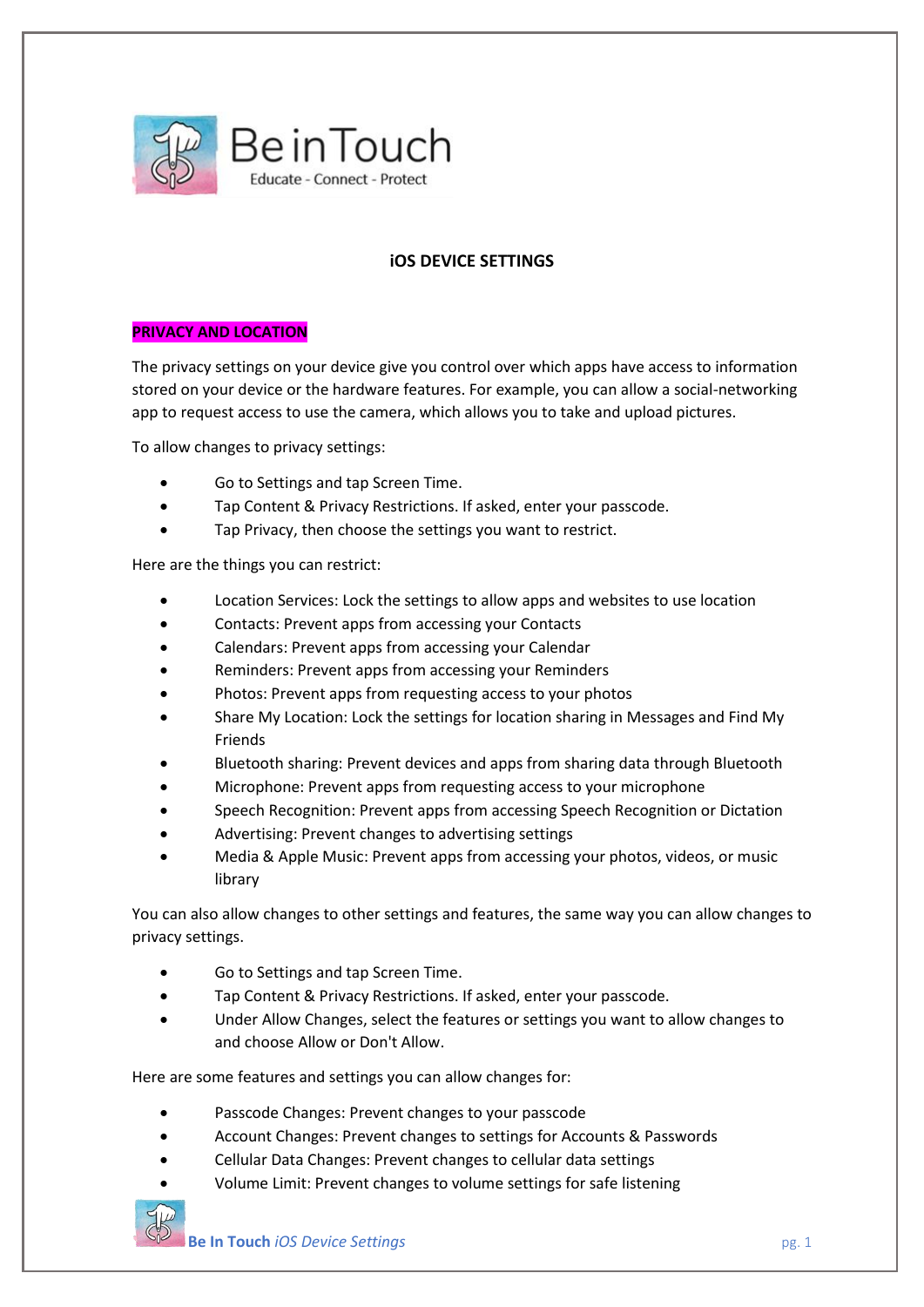- Do Not Disturb While Driving: Prevent changes to Do Not Disturb While Driving
- TV Provider: Prevent changes to TV provider settings
- Background App Activities: Prevent changes to whether or not apps run in the background

## **PARENTAL CONTROLS**

With Content & Privacy Restrictions in Screen Time, you can block or limit specific apps and features on your child's device. And restrict the settings on your iPhone, iPad, or iPod touch for explicit content, purchases and downloads, and privacy.

# *Set Content & Privacy Restrictions*

Go to Settings and tap Screen Time.

Tap Continue, then choose "This is My [Device]" or "This is My Child's [Device]."

If you're the parent or guardian of your device and want to prevent another family member from changing your settings, tap Use Screen Time Passcode to create a passcode, then re-enter the passcode to confirm. In iOS 13.4 and later, after you confirm your passcode you'll be asked to enter your Apple ID and password. This can be used to reset your Screen Time passcode if you forget it.

If you're setting up Screen Time on your child's device, follow the prompts until you get to Parent Passcode and enter a passcode. Re-enter the passcode to confirm. In iOS 13.4 and later, after you confirm your passcode you'll be asked to enter your Apple ID and password. This can be used to reset your Screen Time passcode if you forget it.

Tap Content & Privacy Restrictions. If asked, enter your passcode, then turn on Content & Privacy.

Make sure to choose a passcode that's different from the passcode you use to unlock your device. To change or turn off the passcode on your child's device, tap Settings > Screen Time > [your child's name]. Then tap Change Screen Time Passcode or Turn Off Screen Time Passcode, and authenticate the change with Face ID, Touch ID, or your device passcode.

# *Prevent iTunes & App Store purchases*

You can also prevent your child from being able to install or delete apps, make in-app purchases, and more. To prevent iTunes & App Store purchases or downloads:

- Go to Settings and tap Screen Time.
- Tap Content & Privacy Restrictions. If asked, enter your passcode.
- Tap iTunes & App Store Purchases.
- Choose a setting and set to Don't Allow.

You can also change your password settings for additional purchases from the iTunes & App Store or Book Store. Follow steps 1-3, then choose Always Require or Don't Require.

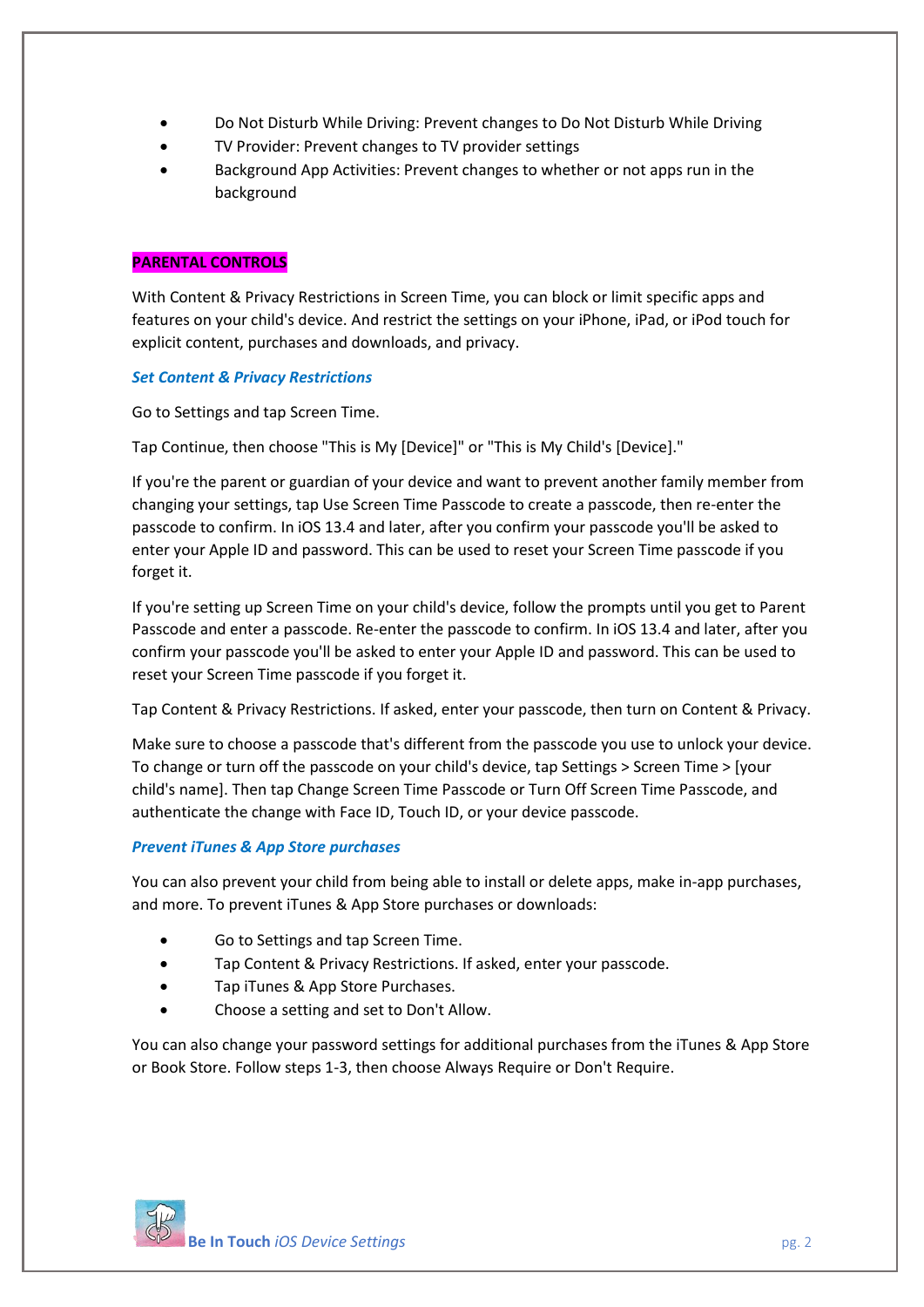

#### *Allow built-in apps and features*

You can restrict the use of built-in apps or features. If you turn off an app or feature, it won't delete it, it's just temporarily hidden from your Home screen. For example, if you turn off Mail, the Mail app won't appear on your Home Screen until you turn it back on.

To change your Allowed Apps:

- Go to Settings > Screen Time.
- Tap Content & Privacy Restrictions.
- Enter your Screen Time passcode.
- Tap Allowed Apps.
- Select the apps that you want to allow.

| 9:41                    | $\sim$              | .<br>≡ ∻ ⊪. |
|-------------------------|---------------------|-------------|
| $\zeta$ Back            | <b>Allowed Apps</b> |             |
|                         |                     |             |
| $\overline{\mathbb{Z}}$ | Mail                |             |
| ø                       | Safari              |             |
| œ                       | FaceTime            |             |
| 直                       | Camera              |             |
| $\blacktriangle$        | Siri & Dictation    |             |
| E                       | Wallet              |             |
| $\sqrt{2}$              | AirDrop             |             |
| $\bullet$               | CarPlay             |             |
|                         |                     |             |
| £                       | iTunes Store        |             |
| ◫                       | <b>Book Store</b>   |             |
| $\circledcirc$          | Podcasts            |             |
| $\bf N$                 | News                |             |
|                         | Health              |             |
|                         |                     |             |
|                         |                     |             |

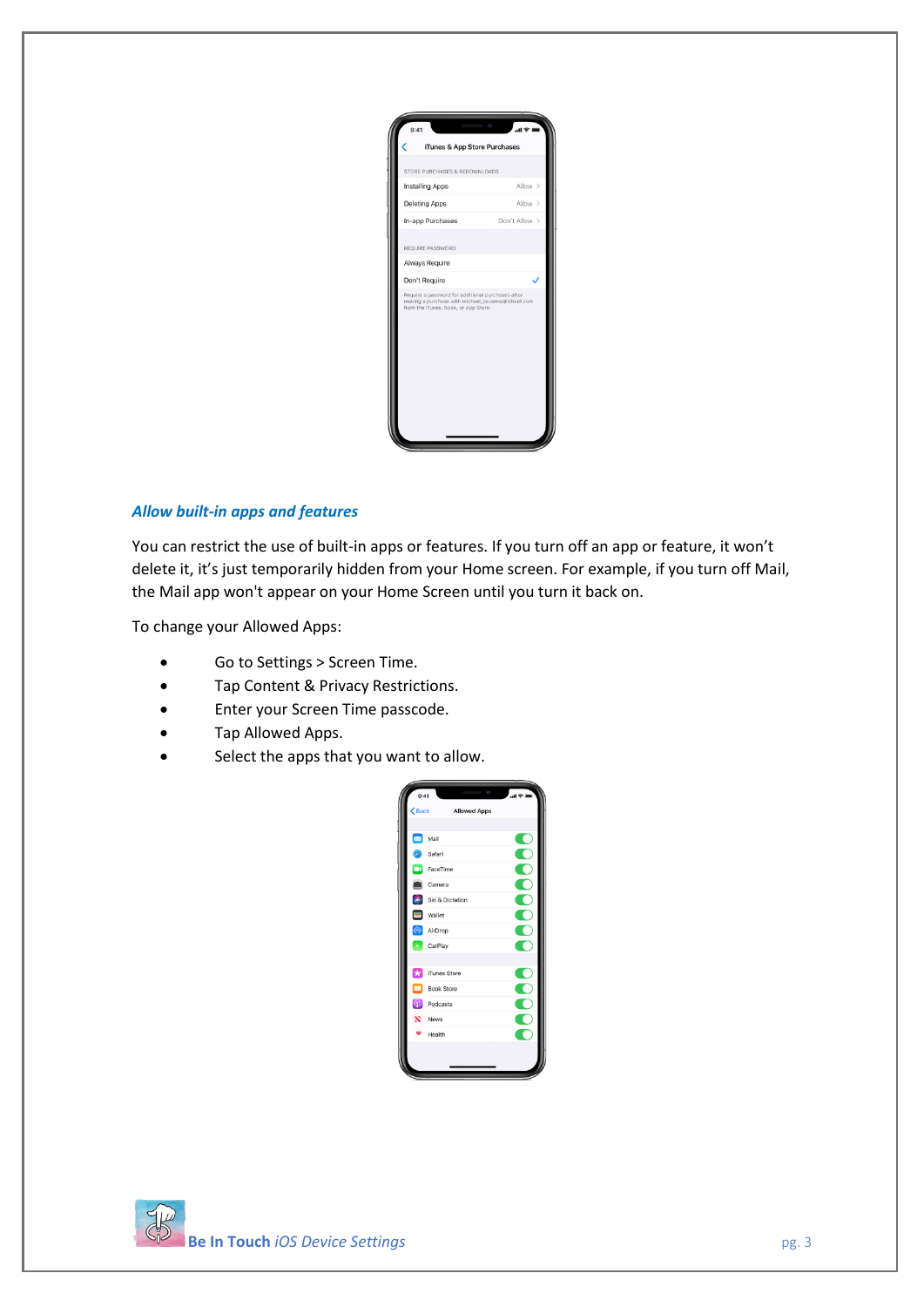### *Prevent explicit content and content ratings*

You can also prevent the playback of music with explicit content and movies or TV shows with specific ratings. Apps also have ratings that can be configured using content restrictions.

To restrict explicit content and content ratings:

- Go to Settings and tap Screen Time.
- Tap Content & Privacy Restrictions, then tap Content Restrictions.
- Choose the settings you want for each feature or setting under Allowed Store Content.

Here are the types of content that you can restrict:

- Ratings For: Select the country or region in the ratings section to automatically apply the appropriate content ratings for that region
- Music, Podcasts & News: Prevent the playback of music, music videos, podcasts, and news containing explicit content
- Music Videos: Prevent finding and viewing music videos
- Music Profiles: Prevent sharing what you're listening to with friends and seeing what they're listening to
- Movies: Prevent movies with specific ratings
- TV shows: Prevent TV shows with specific ratings
- Books: Prevent content with specific ratings
- Apps: Prevent apps with specific ratings.

#### *Prevent web content*

iOS can automatically filter website content to limit access to adult content in Safari and apps on your device. You can also add specific websites to an approved or blocked list, or you can limit access to only approved websites. Follow these steps:

- Go to Settings > Screen Time.
- Tap Content & Privacy Restrictions and enter your Screen Time passcode.
- Tap Content Restrictions, then tap Web Content.
- Choose Unrestricted Access, Limit Adult Websites, or Allowed Websites Only.

Depending on the access you allow, you might need to add information, like the website that you want to restrict.